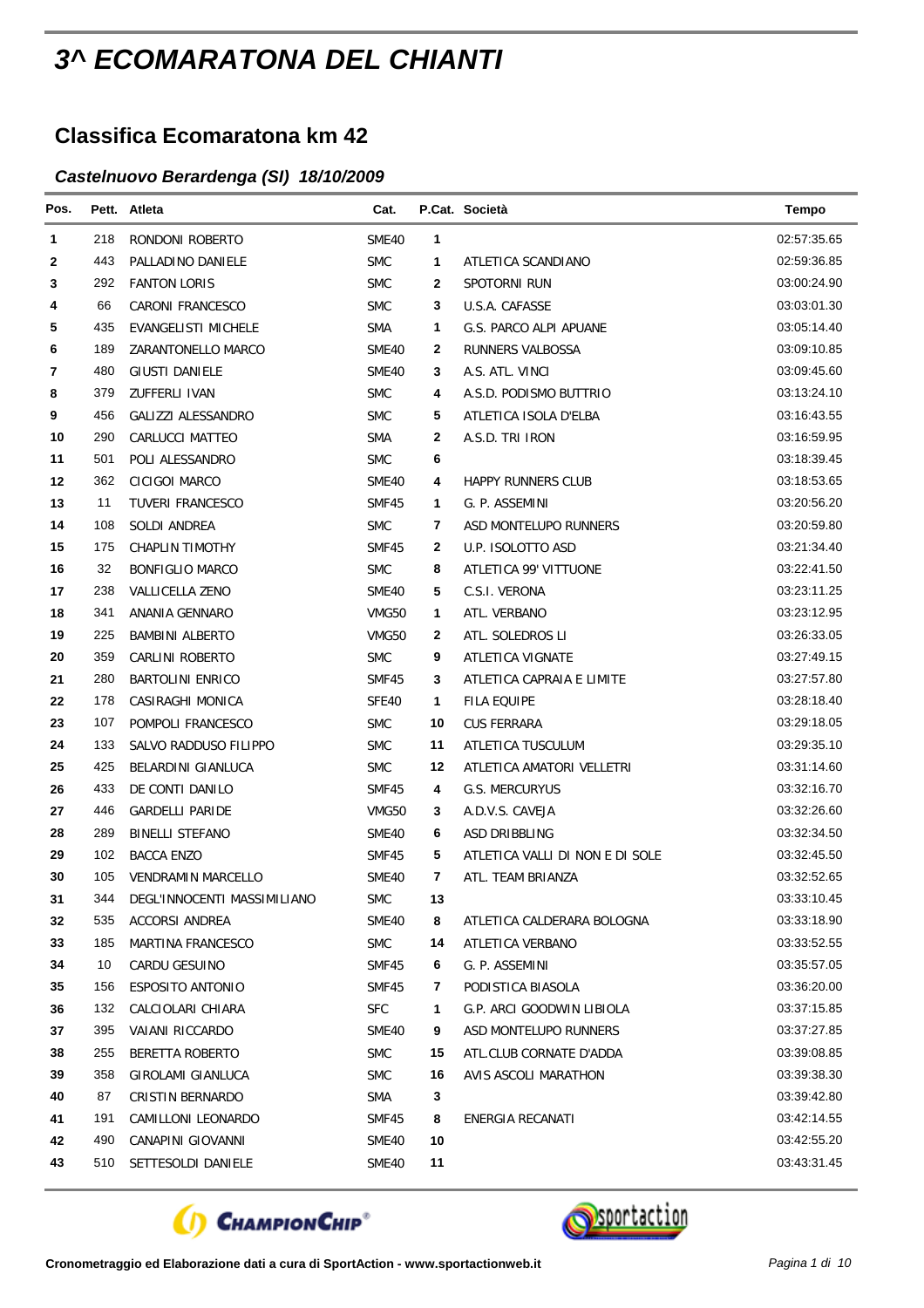| Pos. |     | Pett. Atleta               | Cat.              |    | P.Cat. Società                  | <b>Tempo</b> |
|------|-----|----------------------------|-------------------|----|---------------------------------|--------------|
| 44   | 237 | SBOARINA ALESSANDRA        | SFC               | 2  | C.S.I. VERONA                   | 03:43:51.75  |
| 45   | 355 | SANGIORGI GUSTAVO          | SMF45             | 9  | ATLETICA VICENTINA              | 03:43:53.50  |
| 46   | 392 | MOSCATELLI ANTONIO         | SME40             | 12 | U.P. ISOLOTTO ASD               | 03:44:21.95  |
| 47   | 54  | <b>FONTANELLI NANDO</b>    | SME40             | 13 |                                 | 03:44:44.40  |
| 48   | 65  | <b>LECOINTE MICHEL</b>     | VMG50             | 4  |                                 | 03:46:10.65  |
| 49   | 182 | PIATTO ALESSIO             | SME40             | 14 | ATLETICA 3V                     | 03:46:16.85  |
| 50   | 347 | RINALDI DOMENICO           | VMH <sub>55</sub> | 1  | ATLETICA LATINA                 | 03:46:27.70  |
| 51   | 402 | <b>SCARANO MATTEO</b>      | SME40             | 15 | U.P. ISOLOTTO                   | 03:48:39.60  |
| 52   | 444 | CITTADINI ANGELO           | <b>VMI60</b>      | 1  | MARATHON CLUB FIGLINE VALDARNO  | 03:50:40.40  |
| 53   | 527 | <b>GHISLENI GABRIELE</b>   | SMF45             | 10 | <b>ACLI GIURIATI</b>            | 03:51:05.85  |
| 54   | 288 | CHIOSTRINI NICOLA          | SMF45             | 11 | PODISTICA I VECCHI AMICI        | 03:51:48.70  |
| 55   | 310 | <b>GUALTIERI FABIO</b>     | VMG50             | 5  | POD. MISERICORDIA AGLIANESE     | 03:52:07.95  |
| 56   | 495 | <b>MARE' SERGIO</b>        | SMF45             | 12 |                                 | 03:53:38.65  |
| 57   | 246 | <b>NAPPI MICHELE</b>       | VMG50             | 6  |                                 | 03:54:27.15  |
| 58   | 350 | CAPPELLI STEFANO           | <b>SMC</b>        | 17 | POLISPORTIVA MADONNINA          | 03:54:37.50  |
| 59   | 408 | <b>AGOSTINI LUCIO</b>      | VMG50             | 7  | G.S. GABBI BOLOGNA              | 03:54:58.05  |
| 60   | 184 | <b>BELTRAMELLO STEFANO</b> | <b>SMC</b>        | 18 | A.S.D. ATL. VERBANO             | 03:55:15.70  |
| 61   | 357 | <b>VANDELLI ANDREA</b>     | <b>SMC</b>        | 19 | CASA MODENA ATLETICA            | 03:55:55.20  |
| 62   | 287 | <b>BREGOLI MARCO</b>       | <b>SMC</b>        | 20 | <b>PICO RUNNERS</b>             | 03:55:59.40  |
| 63   | 284 | LANZARA ANDREA             | <b>SMC</b>        | 21 | POLISPORTIVA FOLGORE            | 03:56:00.00  |
| 64   | 491 | <b>COUMANS PATRICK</b>     | SME40             | 16 | LE PIUME NERE                   | 03:56:03.15  |
| 65   | 506 | TENERINI ALESSANDRO        | <b>SMC</b>        | 22 | ATLETICA FAVARO LA SPEZIA       | 03:56:48.80  |
| 66   | 259 | SANDRELLI FABRIZIO         | VMG50             | 8  | <b>G.S. BUTTARELLI CESOLE</b>   | 03:56:50.95  |
| 67   | 335 | CASAGRANDE RENZO           | SMF45             | 13 | ATLETICA VITTORIO VENETO        | 03:57:00.00  |
| 68   | 77  | CAO IVAN                   | <b>SMC</b>        | 23 | SCUOLA MARATONA VITTORIO VENETO | 03:57:30.60  |
| 69   | 262 | <b>BORGIANNI MARCO</b>     | SME40             | 17 | CENTRO EDUCAZIONE FISICA        | 03:57:54.15  |
| 70   | 268 | DEL RIO WILMO              | VMG50             | 9  | ATL. POLISPORTIVA SCANDIANO     | 03:57:54.55  |
| 71   | 69  | <b>ANTONUZZI PIERO</b>     | VMH <sub>55</sub> | 2  | ATL MONTE MARIO                 | 03:58:07.55  |
| 72   | 231 | <b>BIAGIOTTI DANILO</b>    | VMG50             | 10 | G.S. ATLETICA 75 CATTOLICA      | 03:58:22.40  |
| 73   | 397 | <b>GIUPPONE DARIO</b>      | <b>SMF45</b>      | 14 | ASD RUNNERS BERGAMO             | 03:58:31.35  |
| 74   | 476 | PRANZINI GIORDANO          | VMH55             | З  | GABBI                           | 03:58:39.40  |
| 75   | 187 | DE MIERI ANGELO            | VMG50             | 11 | RUNNERS VALBOSSA                | 03:59:38.00  |
| 76   | 143 | RICCIARDI PAOLO            | <b>SMC</b>        | 24 | ATLETICA SESTINI                | 03:59:43.40  |
| 77   | 321 | ALFONSI GIANCARLO          | SMF45             | 15 | A.S.D. TUTTINBICI               | 03:59:54.60  |
| 78   | 351 | PUGLIESE MARCO             | <b>SMC</b>        | 25 |                                 | 04:00:18.50  |
| 79   | 260 | <b>GRAZIOLI G. PAOLO</b>   | SME40             | 18 | G.S. MAIANO                     | 04:00:33.55  |
| 80   | 352 | DEL BUE DANILO             | SMF45             | 16 | PODISTICA BIASOLA               | 04:00:37.45  |
| 81   | 404 | COPPO MONICA               | <b>SFC</b>        | 3  | AMATORI SPORT VC025             | 04:01:31.25  |
| 82   | 403 | BOTTINELLI GERARDO         | <b>SMC</b>        | 26 | AMATORI SPORT VC025             | 04:01:31.80  |
| 83   | 144 | <b>MURA SERGIO</b>         | SMF45             | 17 | ATLETICA SESTINI                | 04:01:33.45  |
| 84   | 177 | PIAZZA LUCIANO             | SMF45             | 18 | AVIS FORLI'                     | 04:01:35.55  |
| 85   | 407 | LAURENZI DARIO             | SMF45             | 19 | ROAD RUNNERS CLUB MILANO        | 04:01:42.95  |
| 86   | 497 | RODIO ROBERTO              | <b>SMC</b>        | 27 | MARATONETI DEL TIGULLIO         | 04:01:50.40  |
| 87   | 384 | MOSCONI MASSIMILIANO       | SME40             | 19 | POLISPORTIVA TASSISTI FIORENTNI | 04:02:27.10  |
| 88   | 353 | <b>BRACCI ALESSANDRO</b>   | SMF45             | 20 |                                 | 04:02:27.65  |
| 89   | 484 | CARBONE KATJA ANTONELLA    | <b>SFC</b>        | 4  |                                 | 04:02:44.15  |
| 90   | 240 | BACCONI PAOLO              | SMF45             | 21 | G.S. MONTEAPERTI                | 04:03:20.30  |
| 91   | 114 | MICHIELAZZO VANNILEO       | VMI60             | 2  | <b>ATLETICA MOTTENSE</b>        | 04:03:55.50  |
| 92   | 438 | LEONARDI LAMBERTO          | SMF45             | 22 | COOPERATIVA CERAMICA IMOLA      | 04:04:09.75  |
| 93   | 282 | CIAMPI RENZO               | VMI60             | 3  |                                 | 04:04:17.85  |



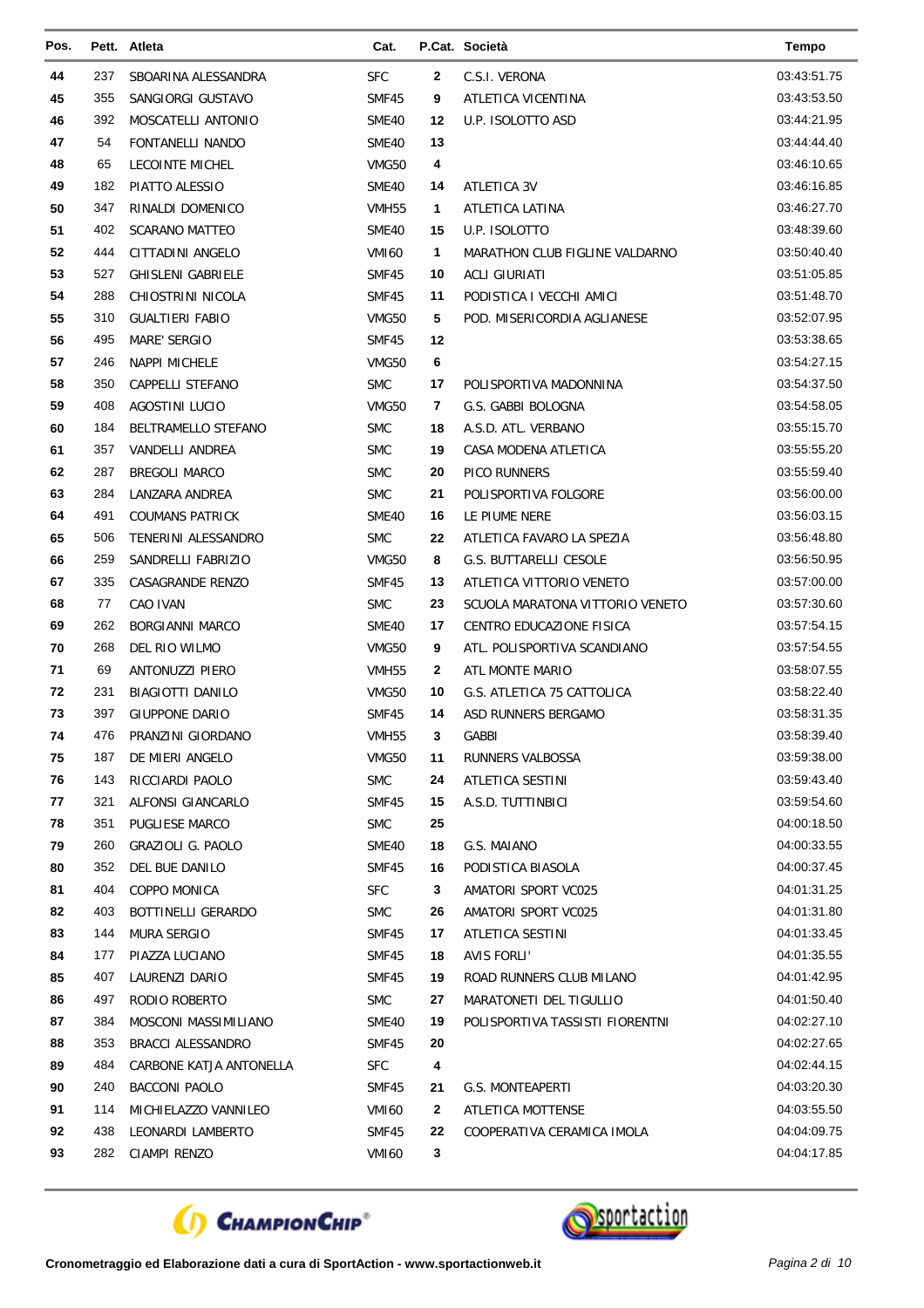| Pos.       |            | Pett. Atleta                        | Cat.                |          | P.Cat. Società                        | <b>Tempo</b>               |
|------------|------------|-------------------------------------|---------------------|----------|---------------------------------------|----------------------------|
| 94         | 519        | PIRCHIO PAOLO                       | <b>SMC</b>          | 28       | ATLETICA RECANATI ENERGIA +           | 04:04:26.90                |
| 95         | 417        | <b>GHIRIGATTO ENNIO</b>             | VMG50               | 12       | A.S. DRIBBLING BOLZANO                | 04:04:48.50                |
| 96         | 232        | <b>BIAGIOTTI FILIPPO</b>            | <b>SMA</b>          | 4        |                                       | 04:05:03.50                |
| 97         | 390        | CUCCOLI MASSIMILIANO                | <b>SMC</b>          | 29       | PODISTICA AMATORI AREZZO              | 04:05:24.90                |
| 98         | 273        | <b>BERTELLI FILIPPO</b>             | SME40               | 20       | ROAD RUNNERS CLUB POVIGLIO            | 04:05:35.55                |
| 99         | 37         | ERTA ROBERTO                        | SME40               | 21       | PODISTICA CAVRIAGO                    | 04:05:39.05                |
| 100        | 508        | POZZA VINICIO                       | VMG50               | 13       | ATLETICA VICENTINA                    | 04:06:04.85                |
| 101        | 387        | <b>SESTAIONI STEFANO</b>            | SME40               | 22       | CARICENTRO                            | 04:06:06.50                |
| 102        | 136        | PISETTA MASSIMO                     | VMG50               | 14       | ATLETICA VALLE DI CEMBRA              | 04:06:43.05                |
| 103        | 277        | DALMIGLIO FRANCESCO                 | <b>SMC</b>          | 30       | GPC82                                 | 04:06:43.45                |
| 104        | 53         | TINTI PAOLO                         | SMF45               | 23       | ATLETICA SIGNA                        | 04:06:45.55                |
| 105        | 436        | ILARI ANDREA                        | <b>SMC</b>          | 31       | A.S.D. ATL. PORTO SANT'ELPIDIO        | 04:06:49.25                |
| 106        | 469        | <b>GUIDANTONI BRUNO</b>             | <b>VMI60</b>        | 4        | CLUB AMICI DI MARIO                   | 04:07:27.70                |
| 107        | 276        | AGNOLETTI LAMBERTO                  | VMH <sub>55</sub>   | 4        | <b>AVIS FORLI'</b>                    | 04:07:32.95                |
| 108        | 361        | FELCARO ALIDO                       | SME40               | 23       | <b>HAPPY RUNNERS CLUB</b>             | 04:07:39.70                |
| 109        | 370        | <b>MENOTTI MICHELE</b>              | <b>SMC</b>          | 32       | A.S.D. PODISMO BUTTRIO                | 04:07:52.65                |
| 110        | 434        | DA RONCH CLAUDIA                    | <b>SFC</b>          | 5        | G.S. MERCURYUS                        | 04:07:52.85                |
| 111        | 186        | <b>COLLI ANGELO</b>                 | VMH <sub>55</sub>   | 5        | <b>RUNNERS VALBOSSA</b>               | 04:08:03.85                |
| 112        | 261        | PARDINI LUCA                        | SMF45               | 24       | CENTRO EDUCAZIONE FISICA              | 04:08:31.25                |
| 113        | 13         | PACIOTTI GIACOMO                    | <b>SMC</b>          | 33       | MARATHON CLUB CRAL MPS                | 04:08:38.05                |
| 114        | 505        | SINDACO GIOVANNI                    | VMG50               | 15       |                                       | 04:08:42.00                |
| 115        | 291        | SARTORI MASSIMO                     | SMF45               | 25       | TOMMY SPORT VALLE DELL'URA            | 04:09:20.10                |
| 116        | 465        | <b>MATTEI GIANNI</b>                | <b>SMC</b>          | 34       | ATLETICA CASALGUIDI                   | 04:09:22.75                |
| 117        | 222        | SICURELLI ERNESTO                   | <b>VMI60</b>        | 5        | TRACK CLUB DAVOS                      | 04:09:25.15                |
| 118        | 33         | MARMONTI OSVALDO                    | SME40               | 24       | ATLETICA 99' VITTUONE                 | 04:09:35.00                |
| 119        | 251        | <b>TONINI MARCO</b>                 | <b>SMC</b>          | 35       | G.S. SINALUNGA                        | 04:09:46.90                |
| 120        | 88         | CENCI MAURIZIO                      | SMF45               | 26       | POL. MADONNINA                        | 04:09:49.30                |
| 121        | 314        | RAMBALDI WALTHER                    | SMF45               | 27       |                                       | 04:09:52.85                |
| 122        | 226        | <b>TOTI SAURO</b>                   | SME40               | 25       | MAIANO G.S.                           | 04:10:22.20                |
| 123        | 59         | <b>GOBBO RENZO</b>                  | VMG50               | 16       |                                       | 04:10:22.80                |
| 124        | 381        | GIORA ALDO                          | VMH <sub>55</sub>   | 6        | <b>FOREDIL PADOVA</b>                 | 04:10:36.30                |
| 125        | 393        | DAMIANI MASSIMILIANO                | SMF45               | 28       | <b>HAPPY RUNNERS CLUB</b>             | 04:10:45.75                |
| 126        | 49         | MUCCIARINI MASSIMO                  | VMH55               | 7        | G.S. VALENTI RAPOLANO                 | 04:11:52.20                |
| 127        | 72         | MARTELLATO GIAMPIETRO               | SMF45               | 29       | ATL. TEAM BRIANZA                     | 04:12:10.30                |
| 128        | 332        | LUPI MAURO                          | SMF45               | 30       | <b>MONTELUPO RUNNERS</b>              | 04:12:27.05                |
| 129        | 315        | PIZZIRANI MASSIMO                   | SME40               | 26       | PASTA GRANAROLO                       | 04:12:59.50                |
| 130        | 229        | <b>BUDONI FEDERICA</b>              | <b>SFC</b>          | 6        | ORTICA TEAM                           | 04:13:03.90                |
| 131<br>132 | 227<br>345 | <b>BIANCHI FLAVIO</b><br>PARRI LIDO | SMF45               | 31       | ORTICA TEAM<br>ATLETICA VINCI         | 04:13:35.75<br>04:13:37.55 |
| 133        | 131        | <b>GEREVINI FRANCO</b>              | SME40<br>VMG50      | 27       | ARREDAMENTI MAIANDI                   | 04:13:46.60                |
| 134        | 48         | MOTTINI NICOLAS                     | <b>SMC</b>          | 17<br>36 |                                       | 04:14:00.30                |
| 135        | 158        | VACCARI CLAUDIO                     |                     |          |                                       | 04:14:06.50                |
| 136        | 430        | MAZZONE CLAUDIO                     | VMG50<br><b>SMA</b> | 18<br>5  | PODISTICA BIASOLA<br>G.P. CAI PISTOIA | 04:14:15.25                |
| 137        | 431        | BATTISTELLA DENIS                   | <b>SMC</b>          | 37       | G.P. CAI PISTOIA                      | 04:14:15.40                |
| 138        | 295        | MARIOTTI GIANLUCA                   | SME40               | 28       | RUNNING EVOLUTION                     | 04:14:19.10                |
| 139        | 304        | ROSINI STEFANO                      | <b>SMC</b>          | 38       | POD. MISERICORDIA AGLIANESE           | 04:14:19.20                |
| 140        | 309        | <b>BACCINI LUCA</b>                 | SME40               | 29       | POD. MISERICORDIA AGLIANESE           | 04:14:19.25                |
| 141        | 272        | <b>FUSI SIMONE</b>                  | <b>SMC</b>          | 39       | WHIRLPOOL                             | 04:14:19.55                |
| 142        | 488        | MINOCCI CLAUDIO                     | SMF45               | 32       | VIS CORTONA TRIATHLON                 | 04:14:23.30                |
| 143        | 500        | CAPPELLINI STEFANO                  | SME40               | 30       | PODISMO IL PONTE ASD                  | 04:14:34.45                |
|            |            |                                     |                     |          |                                       |                            |



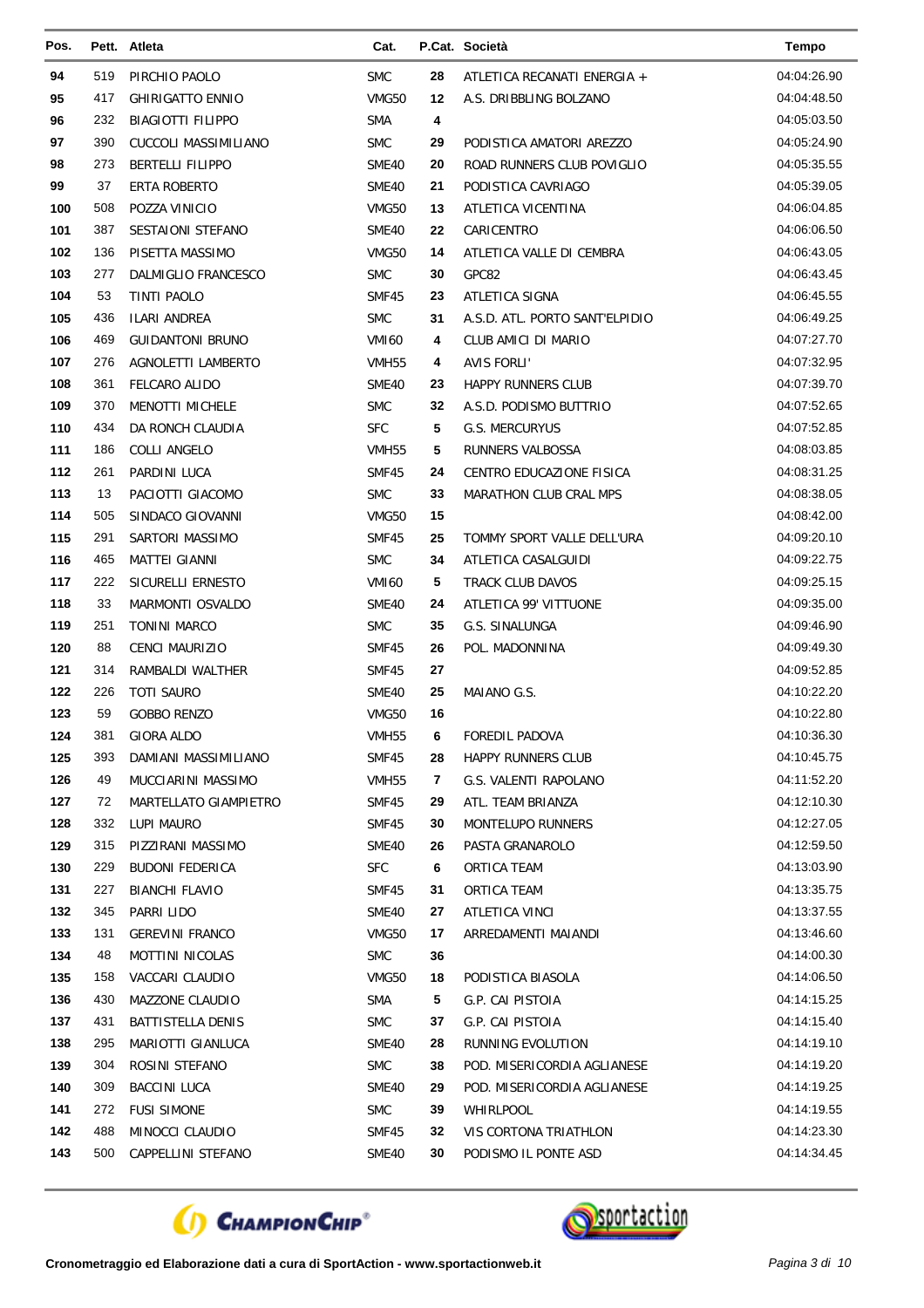| Pos. |     | Pett. Atleta                | Cat.              |              | P.Cat. Società                       | <b>Tempo</b> |
|------|-----|-----------------------------|-------------------|--------------|--------------------------------------|--------------|
| 144  | 509 | CATALDI GRAZIA              | SFE40             | 2            | ATLETICA VICENTINA                   | 04:14:34.90  |
| 145  | 163 | COLLINI ISACCO              | <b>SMC</b>        | 40           | IL PONTE SCANDICCI                   | 04:14:41.35  |
| 146  | 466 | MATTEI ANDREA               | SME40             | 31           | ATLETICA CASALGUIDI                  | 04:15:18.50  |
| 147  | 220 | <b>BIELER PETER</b>         | VMH55             | 8            | <b>TRACK CLUB DAVOS</b>              | 04:15:55.85  |
| 148  | 331 | VAGAGGINI DIEGO             | <b>SMC</b>        | 41           | UISP ABBADIA                         | 04:16:05.00  |
| 149  | 406 | MORESCHINI ANDREA           | SME40             | 32           | U.P. ISOLOTTO                        | 04:16:36.95  |
| 150  | 171 | TURRIO BALDASSARRI FILIPPO  | SME40             | 33           | REALE CIRCOLO CANOTTIERI TEVERE REMO | 04:16:55.30  |
| 151  | 503 | MASTRANGELI TESEO           | SMF45             | 33           | ATLETICA AMATORI VELLETRI            | 04:17:04.45  |
| 152  | 75  | <b>GIOVANNINI GIOVANNI</b>  | SME40             | 34           | G.S. LE PANCHE CASTELQUARTO          | 04:17:14.60  |
| 153  | 343 | PELLICCIARI SILVANA         | VFH <sub>55</sub> | 1            | PODISTICA BIASOLA                    | 04:17:15.55  |
| 154  | 342 | <b>ZEN ELIO</b>             | VMI <sub>60</sub> | 6            | PODISTICA BIASOLA                    | 04:17:15.70  |
| 155  | 224 | DI FIGLIA STEFANO MARIA     | SMF45             | 34           | <b>AVIS STIAVA</b>                   | 04:17:59.75  |
| 156  | 36  | SEVERI ANGELO               | VMG50             | 19           | ASD AVIS STIAVA                      | 04:18:00.00  |
| 157  | 55  | <b>GUERRIERI GRAZIANO</b>   | VMH <sub>55</sub> | 9            | G. POD. LE SBARRE                    | 04:18:10.35  |
| 158  | 526 | <b>GROTTI ALESSANDRO</b>    | VMG50             | 20           |                                      | 04:18:22.00  |
| 159  | 439 | PAOLETTI MASSIMILIANO       | <b>SMC</b>        | 42           | TOSCANA ATLETICA EMPOLI              | 04:18:23.70  |
| 160  | 217 | PRATI FERNANDO              | VMH <sub>55</sub> | 10           |                                      | 04:18:28.45  |
| 161  | 216 | LOMBARDI SIMONA             | SFE40             | 3            |                                      | 04:18:29.05  |
| 162  | 223 | <b>BELLEZZA DARIO</b>       | SMF45             | 35           | U.S.A. CAFASSE                       | 04:18:29.55  |
| 163  | 441 | PELAGALLI LEANDRO           | <b>VMI60</b>      | 7            | POLISPORTIVA PRATO NORD              | 04:18:32.00  |
| 164  | 111 | <b>BERTONCINI PAOLO</b>     | SME40             | 35           | G.A.A.C. 2007 ASD                    | 04:18:34.80  |
| 165  | 339 | <b>LEONINO EZIO</b>         | SMF45             | 36           | ALPEA ELLENA GOLDENGAS               | 04:18:35.70  |
| 166  | 340 | PERINO GIORGIANA            | SFF45             | 1            | ALPEA ELLENA GOLDENGAS               | 04:18:35.85  |
| 167  | 349 | SALUTE STEFANO              | SMF45             | 37           |                                      | 04:19:45.00  |
| 168  | 380 | <b>MEONI LUCA</b>           | SME40             | 36           |                                      | 04:19:45.25  |
| 169  | 432 | VAGGI SAURO                 | <b>SMC</b>        | 43           | MARINA DI CANDELI                    | 04:19:46.50  |
| 170  | 532 | <b>INNOCENTI CLAUDIO</b>    | VMH55             | 11           | PODISTICA LA STANCA                  | 04:20:13.95  |
| 171  | 478 | <b>BIGI LUCIANO</b>         | VMG50             | 21           | G.S. PODISTICO AVIS FORLI'           | 04:20:16.65  |
| 172  | 461 | POSSAMAI DIEGO              | <b>SMC</b>        | 44           |                                      | 04:20:28.10  |
| 173  | 183 | MUNARETTO MAURIZIO AGOSTINO | VMH <sub>55</sub> | 12           | ATLETICA 3V                          | 04:20:36.85  |
| 174  | 153 | <b>BASTREGHI FRANCESCO</b>  | SME40             | 37           | MARATHON MONTEPASCHI                 | 04:20:49.55  |
| 175  | 297 | CIVAI GIANNI                | SMF45             | 38           | <b>G.S. MONTEAPERTI</b>              | 04:20:50.45  |
| 176  | 68  | BIANCHI LORENZO             | SME40             | 38           | G.P.RICCARDO VALENTI RAPOLANO        | 04:21:26.95  |
| 177  | 453 | <b>VINCENZI LUCA</b>        | <b>SMC</b>        | 45           | ASD PASTA GRANAROLO                  | 04:21:48.10  |
| 178  | 74  | MASPERO ROBERTO             | SMF45             | 39           | SAN MARCO CANTU                      | 04:22:21.15  |
| 179  | 386 | BANDIERI ROSANNA            | VFG50             | 1            | PODISTICA CORREGGIO                  | 04:22:26.85  |
| 180  | 2   | HEISKEL INGO                | VMM70             | 1            | LLC MARATHON REGENSBURG              | 04:22:27.05  |
| 181  | 250 | RONDINI STEFANO             | VMH55             | 13           | ATLETICA AVIS PERUGIA                | 04:22:48.25  |
| 182  | 179 | RAFFONE PAOLO               | SMF45             | 40           | RUNNERS VALBOSSA                     | 04:22:48.25  |
| 183  | 279 | ANDREATTA ROBERTO           | SMF45             | 41           |                                      | 04:22:54.35  |
| 184  | 303 | NARDELLI LORIS MAXIMO       | SME40             | 39           | ASD ATINA TRAIL RUNNING              | 04:23:10.60  |
| 185  | 423 | CASAIOLI BARBARA            | <b>SFC</b>        | 7            | G.S. LE LUMACHE                      | 04:23:11.80  |
| 186  | 176 | CORTINOVIS GIANBOSCO        | VMH55             | 14           | A.S.D. SPIRITO TRAIL                 | 04:23:18.15  |
| 187  | 267 | CECCARDI VANNI              | SMF45             | 42           | ATL. POLISPORTIVA SCANDIANO          | 04:23:29.60  |
| 188  | 319 | <b>FARA GERARDO</b>         | VML65             | 1            | AMAT. ATL. CARRARA                   | 04:23:42.90  |
| 189  | 234 | NISTRI ALESSIO              | <b>SMC</b>        | 46           | G.S. MAIANO                          | 04:24:03.05  |
| 190  | 94  | GISTRI FRANCO               | SMF45             | 43           | IL PONTE SCANDICCI                   | 04:24:27.50  |
| 191  | 462 | <b>BASTIANEL DANILO</b>     | VMM70             | $\mathbf{2}$ |                                      | 04:24:33.95  |
| 192  | 391 | <b>ZENTI PAOLO</b>          | SME40             | 40           | POL. PONTELUNGO                      | 04:24:48.15  |
| 193  | 271 | RUSU VITALIE                | SMA               | 6            | WHIRLPOOL                            | 04:24:49.25  |



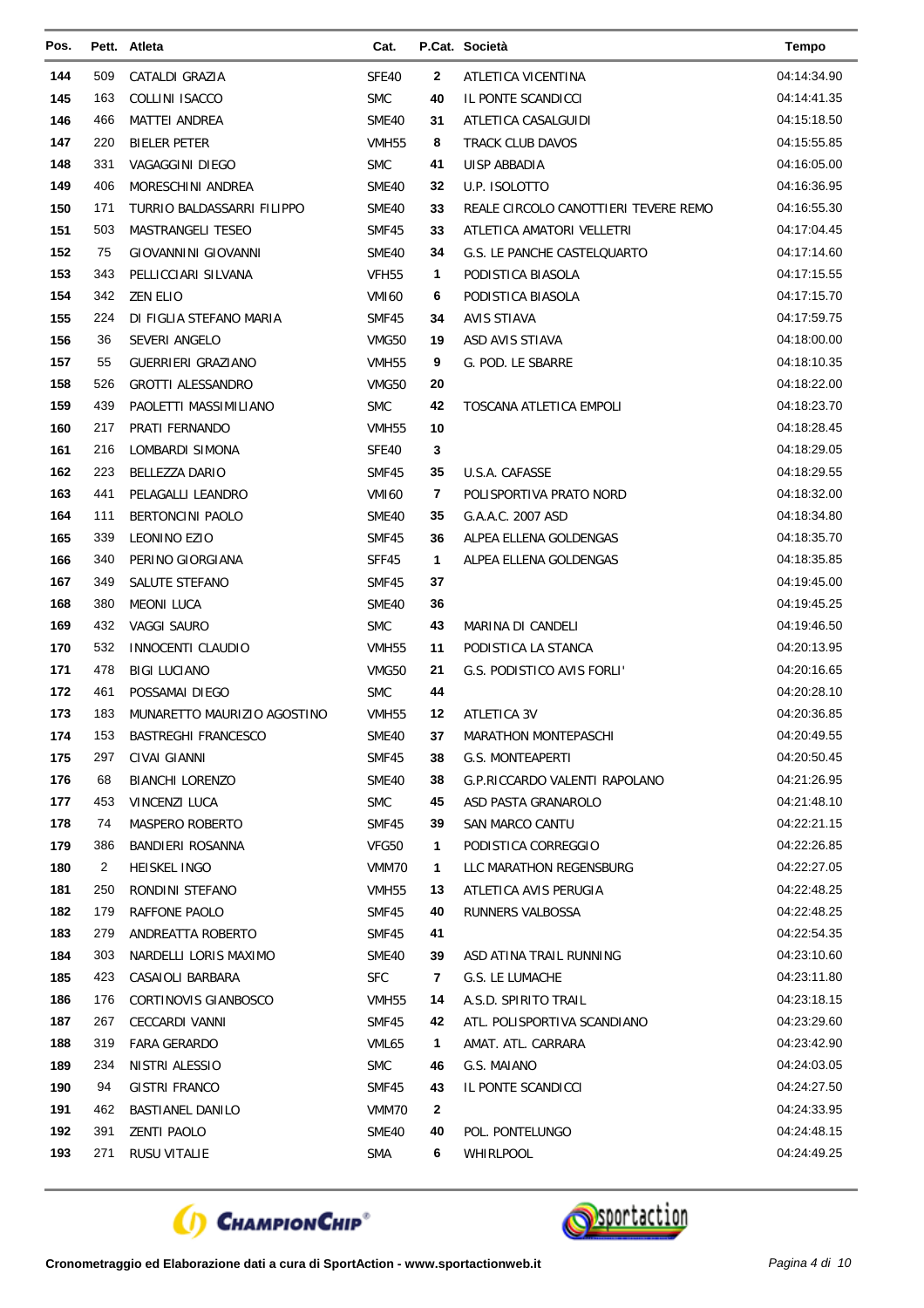| Pos.       |            | Pett. Atleta              | Cat.              |              | P.Cat. Società                        | <b>Tempo</b>               |
|------------|------------|---------------------------|-------------------|--------------|---------------------------------------|----------------------------|
| 194        | 529        | DE LUCA ADRIANO           | VMG50             | 22           | G.S. BELLAVISTA                       | 04:25:08.45                |
| 195        | 164        | ROCCHI RICCARDO           | SMF45             | 44           | IL PONTE SCANDICCI                    | 04:25:15.10                |
| 196        | 396        | <b>PAGANELLI PIERO</b>    | SME40             | 41           |                                       | 04:25:27.95                |
| 197        | 405        | <b>ESCLAPON CRISTIANO</b> | SMF45             | 45           |                                       | 04:25:29.15                |
| 198        | 188        | <b>CROSTA SILVANO</b>     | SME40             | 42           | RUNNERS VALBOSSA                      | 04:25:45.25                |
| 199        | 296        | BREVI ALEXANDRA           | SFF45             | $\mathbf{2}$ | LIVORNO TEAM RUNNING                  | 04:25:52.65                |
| 200        | 41         | LACETERA NICOLA           | SMF45             | 46           | A.S.D. ATL. DI MARCO SPORT            | 04:26:06.15                |
| 201        | 125        | <b>BARZANTI CARLO</b>     | VML65             | $\mathbf{2}$ | POLISPORTIVA NAVE                     | 04:26:13.65                |
| 202        | 152        | <b>GIORGI ROBERTA</b>     | SFE40             | 4            | MARATHON MONTEPASCHI                  | 04:26:26.25                |
| 203        | 324        | <b>DIKON JOSIP</b>        | VMH <sub>55</sub> | 15           |                                       | 04:26:36.00                |
| 204        | 76         | MORELLI LEONARDO          | VMG50             | 23           | G.S. LE PANCHE CASTELQUARTO           | 04:26:42.85                |
| 205        | 235        | VANNUCCI LEONARDO         | SMF45             | 47           | ATLETICA SIGNA                        | 04:26:43.20                |
| 206        | 538        | <b>MAZZINI ENRICO</b>     | SME40             | 43           | G.S. MAIANO                           | 04:26:53.65                |
| 207        | 481        | <b>BAGNOLI PAOLO</b>      | SMF45             | 48           | RUNNERS BARBERINO                     | 04:26:54.15                |
| 208        | 424        | <b>MARSON PAOLO</b>       | VMG50             | 24           | ASSINDUSTRIA SPORT PADOVA             | 04:28:09.30                |
| 209        | 180        | POGGIONI ANDREA           | SME40             | 44           | RUNNERS VALBOSSA                      | 04:28:31.35                |
| 210        | 464        | <b>TOTARO MARIO</b>       | <b>VMH55</b>      | 16           | <b>U.S. ROBERTO COLZI</b>             | 04:28:36.40                |
| 211        | 120        | POMPILII MARCO            | SME40             | 45           |                                       | 04:29:00.90                |
| 212        | 373        | CIARLELLI AMEDEO          | SME40             | 46           | POL. CASA CULTURALE SAN MINIATO BASSO | 04:29:02.35                |
| 213        | 25         | RUSCIANI ROBERTO          | SMF45             | 49           | ASD GS IL FIORINO                     | 04:29:43.30                |
| 214        | 115        | SALVETTI SIMONE           | <b>SMC</b>        | 47           | <b>VERSILIA SPORT</b>                 | 04:29:56.75                |
| 215        | 139        | CARIOLI LUCA              | <b>SMC</b>        | 48           | SANTA CATERINA-FURIE ROSSE            | 04:29:58.75                |
| 216        | 45         | DAINELLI NICOLA           | <b>SMC</b>        | 49           | A.S.D. SPIRITO TRAIL                  | 04:30:05.45                |
| 217        | 244        | TINELLO AGOSTINO          | <b>VMI60</b>      | 8            | G.P.MONSELICENSI                      | 04:30:16.50                |
| 218        | 445        | <b>BISOL OLIVIERO</b>     | SMF45             | 50           |                                       | 04:30:22.60                |
| 219        | 207        | ROMA RICCARDO             | VMG50             | 25           | MARATONETI DEL TIGULLIO               | 04:30:53.40                |
| 220        | 95         | <b>CIPRIANI SIMONE</b>    | SMF45             | 51           | IL PONTE SCANDICCI                    | 04:31:16.35                |
| 221        | 162        | CALZOLAI DAVID            | SME40             | 47           | IL PONTE SCANDICCI                    | 04:31:17.50                |
| 222        | 330        | <b>BULDRINI LUIGI</b>     | <b>VMG50</b>      | 26           | POLISPORTIVA MADONNINA MO             | 04:31:30.75                |
| 223        | 421        | <b>FRUSCA ENIO</b>        | VMI60             | 9            | A.S. DRIBBLING BOLZANO                | 04:31:40.60                |
| 224        | 253        | <b>FURLANETTO MARTA</b>   | SFF45             | 3            | RUNNER MURANO                         | 04:33:20.10                |
| 225        | 455        | BRIGANTI ALESSANDRO       | SME40             | 48           | G.S. AURORA 1948                      | 04:33:29.10                |
| 226        | 300        | PASSEROTTI ANDREA         | SME40             | 49           | <b>CLUB AUSONIA</b>                   | 04:33:30.80                |
| 227        | 487        | <b>GENCO GIAMBATTISTA</b> | VMG50             | 27           | ATLETICA CASTELLANA GROTTE            | 04:33:32.70                |
| 228        | 236        | CAMPI CLAUDIO             | SMF45             | 52           | MARATONETI MIRANDOLESI                | 04:33:36.10                |
| 229        | 389        | TONI MASSIMO              | VMH <sub>55</sub> | 17           | MARATONETI GENOVESI GE055             | 04:33:44.85                |
| 230        | 517        | <b>MAZZOLA ANTONIO</b>    | VMG50             | 28           | ATLETICA RECANATI ENERGIA +           | 04:34:13.30                |
| 231        | 401        | PAMPALONI ANDREA          | VMH <sub>55</sub> | 18           | U.P. ISOLOTTO                         | 04:34:13.90                |
| 232        | 129        | PAGANELLI DAVID           | VMG50             | 29           | A.S. LA FRATELLANZA MODENA            | 04:34:21.60                |
| 233        | 166        | MAGAZZINI LEONARDO        | <b>SMC</b>        | 50           | IL PONTE SCANDICCI                    | 04:34:28.65                |
| 234        | 394        | SACCHINI SILVIA           | SFF45             | 4            | <b>TEAM MARATHON BIKE</b>             | 04:34:34.05                |
| 235        | 398        | FERRARI FRANCO            | SMF45             | 53           |                                       | 04:35:29.75                |
| 236        | 428        | <b>GAFFURI PAOLO</b>      | SME40             | 50           | PRO PATRIA CUS MILANO                 | 04:35:51.90                |
| 237        | 93         | <b>SCARAMELLA FRANCO</b>  | VMH <sub>55</sub> | 19           | RUNNING EVOLUTION                     | 04:36:04.35                |
| 238        | 317        | SANTI LUCA                | SME40             | 51           | <b>FILIPPIDE PRATO</b>                | 04:36:24.10                |
| 239        | 336        | <b>MELONI MARIO</b>       | VMG50             | 30           | A.S.D. DRIBBLING                      | 04:36:40.50                |
| 240        | 127<br>121 | CROCI DANILO              | SME40             | 52           | ATL. LIBERTAS FAEBER UBOLDO           | 04:36:40.80<br>04:37:02.85 |
| 241<br>242 | 50         | SACCARDI MONIA            | <b>SFC</b>        | 8            | POLISPORTIVA NAVE                     | 04:37:25.20                |
|            |            | MUCCIARINI SIMONE         | <b>SMA</b>        | 7            | G.S. VALENTI RAPOLANO                 |                            |
| 243        | 19         | ROMBOLI ANTONIO           | <b>SMC</b>        | 51           | A.S.D. IL GREGGE RIBELLE              | 04:37:36.10                |



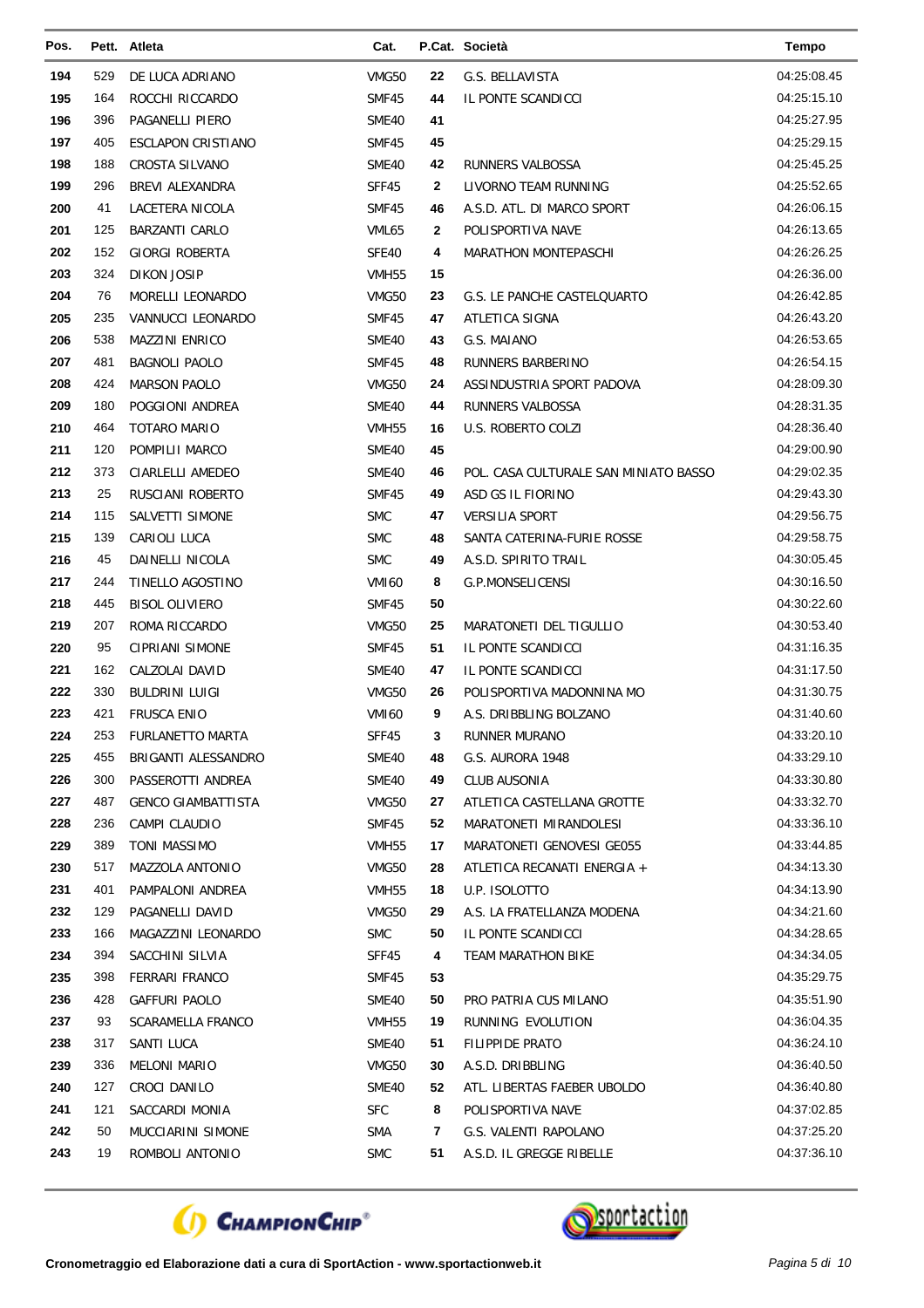| Pos. |     | Pett. Atleta                 | Cat.              |              | P.Cat. Società                    | <b>Tempo</b> |
|------|-----|------------------------------|-------------------|--------------|-----------------------------------|--------------|
| 244  | 58  | MICHELINI FRANCA             | <b>VFH55</b>      | 2            | G.P. CITTANOVA                    | 04:37:49.00  |
| 245  | 97  | <b>GIURATO FAUSTO</b>        | SMF45             | 54           | A.S.D. ATL. DI MARCO SPORT        | 04:38:10.45  |
| 246  | 486 | <b>MARCHI ANTONIO</b>        | VMH <sub>55</sub> | 20           | <b>GIUDICARIE ESTERIORI</b>       | 04:38:27.15  |
| 247  | 82  | <b>CIANI FRANCO</b>          | VMG50             | 31           | <b>MONTELUPO RUNNERS</b>          | 04:38:35.05  |
| 248  | 399 | <b>SCARPA FRANCO</b>         | VMH55             | 21           | ATLETICA CAPRAIA E LIMITE         | 04:38:35.10  |
| 249  | 27  | HARDING FRANCES              | <b>SFA</b>        | $\mathbf{1}$ |                                   | 04:38:41.15  |
| 250  | 146 | VIGANO' MARCO VALENTINO      | SMF45             | 55           | ATLETICA PRESEZZO                 | 04:38:58.45  |
| 251  | 354 | PETRELLA EMILIO              | <b>VMI60</b>      | 10           | ATLETICA GROSSETO                 | 04:39:05.85  |
| 252  | 311 | <b>DOMINICI FULVIO</b>       | <b>SME40</b>      | 53           | POD. MISERICORDIA AGLIANESE       | 04:39:19.00  |
| 253  | 181 | PASSERI DAVIDE               | <b>SMC</b>        | 52           | G.A.M. WHIRPOOL                   | 04:40:02.95  |
| 254  | 427 | <b>ZURLI MASSIMO</b>         | <b>SMC</b>        | 53           | G.S. AMATORI PODISTA AREZZO       | 04:40:03.45  |
| 255  | 450 | TURCHI ROSSANA               | <b>SFC</b>        | 9            | A.S.D. COMETA                     | 04:40:04.40  |
| 256  | 440 | SPICHETTI ANTONIO            | VMH <sub>55</sub> | 22           | POLISPORTIVA PRATO NORD           | 04:40:04.45  |
| 257  | 215 | <b>MAGGI ENRICO</b>          | VML65             | 3            | <b>MARATONETI DEL TIGULLIO</b>    | 04:40:24.10  |
| 258  | 460 | MIGLIARO LUIGINO             | SMF45             | 56           | MARATONETI DEL TIGULLIO           | 04:40:24.10  |
| 259  | 79  | DI BUDUO MICHELE             | VMG50             | 32           |                                   | 04:40:35.80  |
| 260  | 165 | <b>ZAMPOLI MAURO</b>         | SMF45             | 57           | IL PONTE SCANDICCI                | 04:40:45.05  |
| 261  | 475 | ONORATO GIOVANNI             | VMH <sub>55</sub> | 23           | CASA CULTURALE SAN MINIATO        | 04:41:37.15  |
| 262  | 515 | CICCARELLI FABIO             | <b>SMC</b>        | 54           | ATLETICA RECANATI ENERGIA +       | 04:41:43.95  |
| 263  | 52  | <b>GALLI PAOLO</b>           | <b>SMC</b>        | 55           | FRATELLANZA POPOLARE GRASSINA     | 04:42:31.90  |
| 264  | 23  | ZANARDO ENRICO               | SME40             | 54           | ATLETICA MARENO TV 332            | 04:42:40.65  |
| 265  | 322 | SERGOLA MARIA RITA           | SFF45             | 5            | SABINA MARATHON CLUB              | 04:42:56.80  |
| 266  | 323 | <b>BOSNJAK PREDRAG</b>       | SMF45             | 58           |                                   | 04:42:58.00  |
| 267  | 44  | LAVURI FABRIZIO              | <b>SMA</b>        | 8            |                                   | 04:42:59.25  |
| 268  | 200 | SAI ROBERTO                  | VMH <sub>55</sub> | 24           | MARATONETI DEL TIGULLIO           | 04:43:11.75  |
| 269  | 80  | CIOLLI LUCA                  | SME40             | 55           | ATLETICA TOSCANA EMPOLI           | 04:43:19.90  |
| 270  | 458 | MENCHI ROGAI SERGIO          | VMG50             | 33           | POL. RINASCITA MONTEVARCHI        | 04:43:20.70  |
| 271  | 302 | <b>GRECO MARIA RAFFAELLA</b> | SFF45             | 6            | ATLETICA VICENTINA                | 04:43:44.80  |
| 272  | 96  | MARINARI PIERO               | VMG50             | 34           | GS LE PANCHE CASTELQUARTO FIRENZE | 04:43:55.35  |
| 273  | 62  | SANGALLI VLADI               | <b>SMC</b>        | 56           |                                   | 04:44:07.75  |
| 274  | 286 | <b>BREGOLI LUCA</b>          | <b>SMC</b>        | 57           | PICO RUNNERS                      | 04:44:35.50  |
| 275  | 378 | SAMEZ PAOLO                  | <b>SMC</b>        | 58           |                                   | 04:44:35.70  |
| 276  | 99  | TONANI MASSIMO               | SMF45             | 59           | RUNNER VARESE                     | 04:44:36.00  |
| 277  | 103 | COGO MASSIMILIANO            | SME40             | 56           | AVIS IVREA                        | 04:44:36.40  |
| 278  | 100 | CIS ALESSANDRO               | SME40             | 57           | RUNNER VARESE                     | 04:44:36.60  |
| 279  | 174 | CORNIA MARIO                 | VMG50             | 35           |                                   | 04:44:53.20  |
| 280  | 367 | LORENZINI CHIARA             | <b>SFC</b>        | 10           | G.S. VALENTI RAPOLANO             | 04:44:53.25  |
| 281  | 109 | KISSIYAR OUNS                | <b>SMC</b>        | 59           |                                   | 04:45:54.30  |
| 282  | 383 | PRAVISANI EZIO               | VMM70             | 3            | U.S. MARIO TOSI TARVISIO          | 04:46:09.00  |
| 283  | 305 | <b>GORI LUCIANO</b>          | SMF45             | 60           | POD. MISERICORDIA AGLIANESE       | 04:46:45.80  |
| 284  | 348 | TEDESCO GENNARO              | VMH55             | 25           | ATLETICA SERMONETA                | 04:47:24.90  |
| 285  | 454 | CRETELLA LILIANA             | SFE40             | 5            | TEAM MARATON BIKE                 | 04:47:59.95  |
| 286  | 14  | FORCONI GIANCARLO            | VMH <sub>55</sub> | 26           | G.P. FRAT. POP. GRASSINA          | 04:48:01.85  |
| 287  | 7   | DEL LUNGO MAURIZIO           | <b>SMC</b>        | 60           | G. POD. FRATELLANZA POP. GRASSINA | 04:48:02.05  |
| 288  | 34  | CONTI DUCCIO                 | <b>SMC</b>        | 61           | FRATELLANZA POPOLARE GRASSINA     | 04:48:03.25  |
| 289  | 117 | COSEANO PAOLO                | SMF45             | 61           | LIBERTAS UD.                      | 04:48:10.65  |
| 290  | 154 | VILLA GIOVANNA               | VFG50             | 2            | ORTICA TEAM                       | 04:48:24.60  |
| 291  | 155 | LOVO LAMBERTO                | VMH <sub>55</sub> | 27           | ORTICA TEAM                       | 04:48:25.10  |
| 292  | 230 | VILARDO ALFIA                | SFE40             | 6            |                                   | 04:48:25.30  |
| 293  | 333 | COTTI MARCO                  | VMH <sub>55</sub> | 28           | POL. PONTELUNGO BO                | 04:49:19.35  |



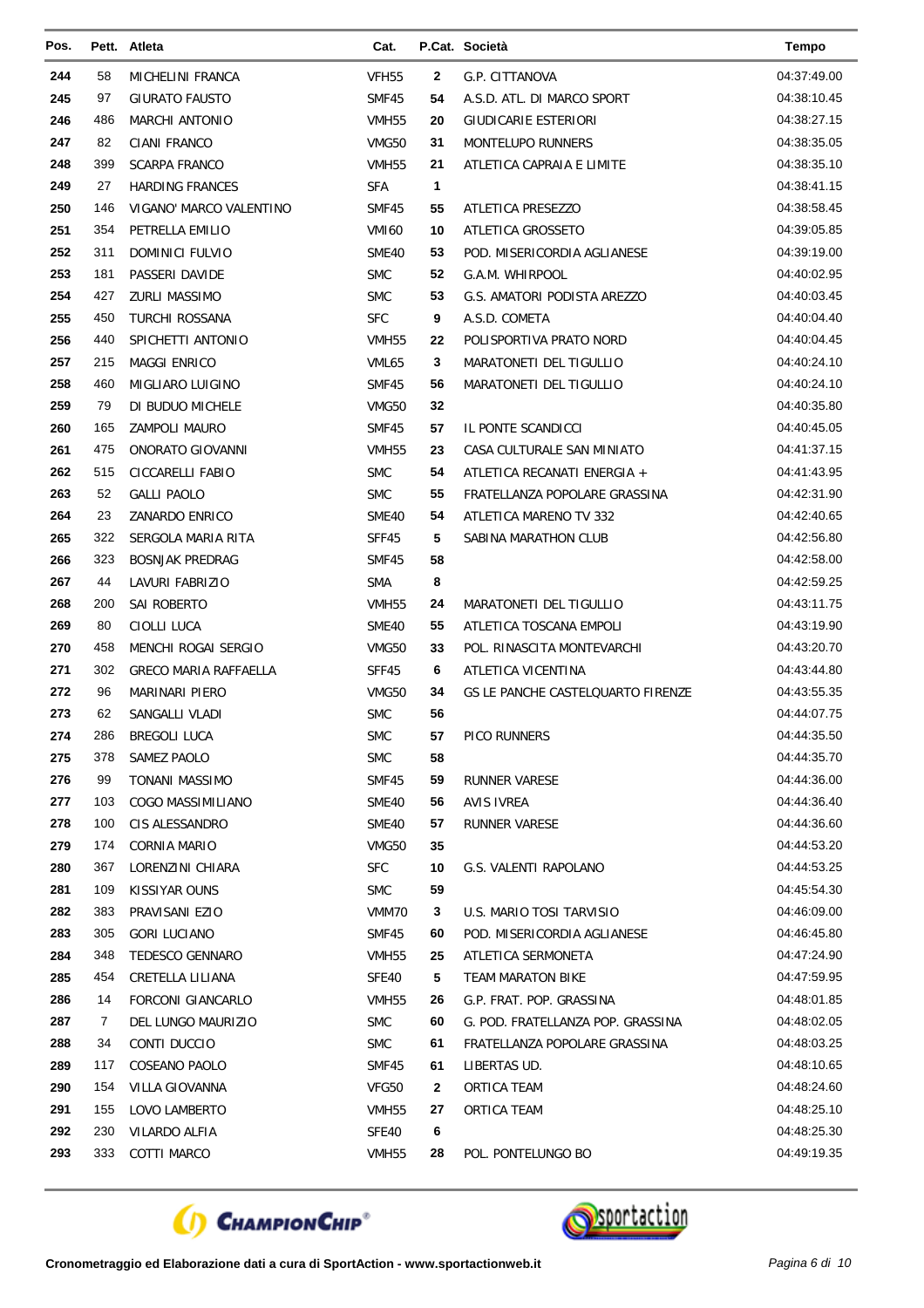| Pos. |     | Pett. Atleta             | Cat.              |    | P.Cat. Società                        | <b>Tempo</b> |
|------|-----|--------------------------|-------------------|----|---------------------------------------|--------------|
| 294  | 145 | SERTORIO ELIO MARIO      | SMF45             | 62 | ATLETICA PRESEZZO                     | 04:49:44.70  |
| 295  | 492 | <b>BASILI CARLO</b>      | SMF45             | 63 | ASD OSTIA RUNNER                      | 04:50:53.35  |
| 296  | 477 | RONCHI MAURIZIO          | VMG50             | 36 | OLIMPUS ATLETICA SAN MARINO           | 04:51:22.95  |
| 297  | 374 | <b>BOSCO VITTORIO</b>    | VMH <sub>55</sub> | 29 | OLIMPIA TERENZANO                     | 04:51:22.95  |
| 298  | 42  | RAZZOLINI ILARIA         | SFE40             | 7  | LA NAVE FIRENZE                       | 04:51:23.20  |
| 299  | 521 | MORESCHINI PIERO         | SMF45             | 64 | 01 ZERO UNO S.S.D.                    | 04:51:38.95  |
| 300  | 190 | DUPRE' BARBARA           | <b>SFC</b>        | 11 | BREMA RUNNING TEAM                    | 04:51:41.65  |
| 301  | 418 | <b>BURGARELLA SARAH</b>  | <b>SFA</b>        | 2  | ATLETICA PRESEZZO                     | 04:51:43.55  |
| 302  | 507 | <b>BRIZZI RENATO</b>     | <b>SMC</b>        | 62 | POL. DIL. ARCI FAVARO                 | 04:51:59.60  |
| 303  | 161 | <b>MORI FABIO</b>        | VMG50             | 37 | G.S. GUALDO                           | 04:52:18.65  |
| 304  | 8   | PERROTTA GIUSEPPE        | VMG50             | 38 | <b>ATLETICA NOVESE</b>                | 04:52:20.75  |
| 305  | 364 | ARRIGHI STEFANO          | SME40             | 58 |                                       | 04:52:22.25  |
| 306  | 256 | CHIUSSO ALESSIO          | <b>SMC</b>        | 63 | A.S.D. SPIRITO TRAIL                  | 04:52:23.75  |
| 307  | 73  | MARELLI GIUSEPPE         | SMF45             | 65 | <b>SAN MARCO CANTU</b>                | 04:52:23.95  |
| 308  | 245 | <b>ZUCCO ROBERTA</b>     | SFF45             | 7  |                                       | 04:52:24.35  |
| 309  | 531 | COLOMBO WALTER GIOELE    | SME40             | 59 | TRIATHLON LECCO                       | 04:52:33.35  |
| 310  | 78  | <b>MALI JARKKO</b>       | <b>SMC</b>        | 64 | <b>RC/PITAJANMAEN PONNISTUS</b>       | 04:52:36.70  |
| 311  | 249 | <b>MARTINELLI FAUSTO</b> | <b>SMC</b>        | 65 | U.S.C. MARATHON VERBANIA              | 04:52:41.25  |
| 312  | 243 | SCHINCAGLIA ROBERTO      | SMF45             | 66 | G.S. GRAVELLONA                       | 04:52:41.80  |
| 313  | 338 | CECCARELLI GIUSEPPE      | SMF45             | 67 | ATLETICA AMATORI CARRARA              | 04:52:42.40  |
| 314  | 241 | INTROCASO ISABELLA       | <b>SFC</b>        | 12 | AMICI DELLO SPORT BRIOSCO MI          | 04:52:42.50  |
| 315  | 537 | RASICCI ADELE            | VFH <sub>55</sub> | 3  | QUADRILATERO FERRARA                  | 04:52:43.85  |
| 316  | 283 | SENATORE ANIELLO         | SMF45             | 68 | A.S.D. ATL. ISAURA VALLE DELL'IRNO    | 04:52:44.65  |
| 317  | 278 | LAMPELA JARMO            | SMF45             | 69 | KUSTAANMIEKAN LOISTO MARATHON CLUB    | 04:52:48.75  |
| 318  | 536 | <b>GRASSI FRANCESCO</b>  | <b>SMC</b>        | 66 |                                       | 04:53:04.55  |
| 319  | 264 | <b>BONUCCI DAVIDE</b>    | SME40             | 60 | <b>TORRE DEL MANGIA</b>               | 04:53:37.25  |
| 320  | 422 | SORIANI PATRIZIO         | SME40             | 61 | POLISPORTIVA MONTECCHIO 2000 PU       | 04:53:52.85  |
| 321  | 17  | <b>FIRINU FABIO</b>      | VMG50             | 39 | MARATHON CLUB ORISTANO                | 04:54:01.15  |
| 322  | 449 | AMADDII ROBERTO          | <b>VMG50</b>      | 40 | IL MARATONETA SPORT RUNNER CLUB SIENA | 04:54:33.10  |
| 323  | 419 | PAGLIONE ENZO            | <b>SMC</b>        | 67 | A.S.D. POD. LIPPO-CALDERARA           | 04:55:22.50  |
| 324  | 106 | LESKOVICS JOZSEFNE       | SFE40             | 8  |                                       | 04:55:47.70  |
| 325  | 5   | MANGLKAMMER CARMEN       | SFE40             | 9  |                                       | 04:55:54.05  |
| 326  | 28  | <b>BRADLEY MICHAEL</b>   | VMG50             | 41 | <b>SPECTRUM STRIDERS</b>              | 04:56:24.20  |
| 327  | 382 | DINDO ROBERTO            | VMG50             | 42 | A.S.D. PODISMO BUTTRIO                | 04:56:40.05  |
| 328  | 493 | MANDINI PATRIZIA         | VFG50             | 3  | ASD OSTIA RUNNER                      | 04:56:52.70  |
| 329  | 473 | CICCARIELLO ANTONIO      | VMI60             | 11 | PODISTICA SOLIDARIETA                 | 04:56:52.95  |
| 330  | 160 | CECCOTTI RINALDO         | <b>VMI60</b>      | 12 | PODISTICA SOLIDARIETA'                | 04:56:53.05  |
| 331  | 522 | PAGLIERANI MAURO         | SME40             | 62 |                                       | 04:57:50.85  |
| 332  | 29  | <b>BROCKLEBANK SUSAN</b> | SFF45             | 8  |                                       | 04:58:00.35  |
| 333  | 254 | <b>ODDOLINI MARCO</b>    | SME40             | 63 | TURIN MARATHON                        | 04:58:23.25  |
| 334  | 328 | RADIC PREDRAC            | VMG50             | 43 |                                       | 04:59:42.95  |
| 335  | 239 | PEDRON FABIO             | <b>SMC</b>        | 68 |                                       | 04:59:54.65  |
| 336  | 169 | FERRETTI GIUSEPPINA      | VFG50             | 4  | A.R.C.S. PERUGIA                      | 05:00:06.55  |
| 337  | 285 | <b>SCALELLA DOMENICO</b> | SMF45             | 70 | A.S.D. ATL. ISAURA VALLE DELL'IRNO    | 05:01:07.40  |
| 338  | 448 | DE NISCO MAURIZIO        | VMH55             | 30 | I PODISTI                             | 05:01:14.95  |
| 339  | 447 | ZACCARIA LIA             | SFE40             | 10 | A.D.V.S. CAVEJA                       | 05:01:14.95  |
| 340  | 472 | CECCHELLA MARCO          | SMF45             | 71 | A.S.D. ATL. MONTI PISANI              | 05:02:16.25  |
| 341  | 61  | PANINA MARIA CRISTINA    | SFF45             | 9  | ATLETICA RIGOLETTO                    | 05:02:18.25  |
| 342  | 270 | <b>BASSI MAURO</b>       | VMG50             | 44 | ATL. POLISPORTIVA SCANDIANO           | 05:02:38.25  |
| 343  | 170 | <b>BELLI ANDREA</b>      | <b>SMC</b>        | 69 | ATL. DI MARCO                         | 05:02:54.45  |



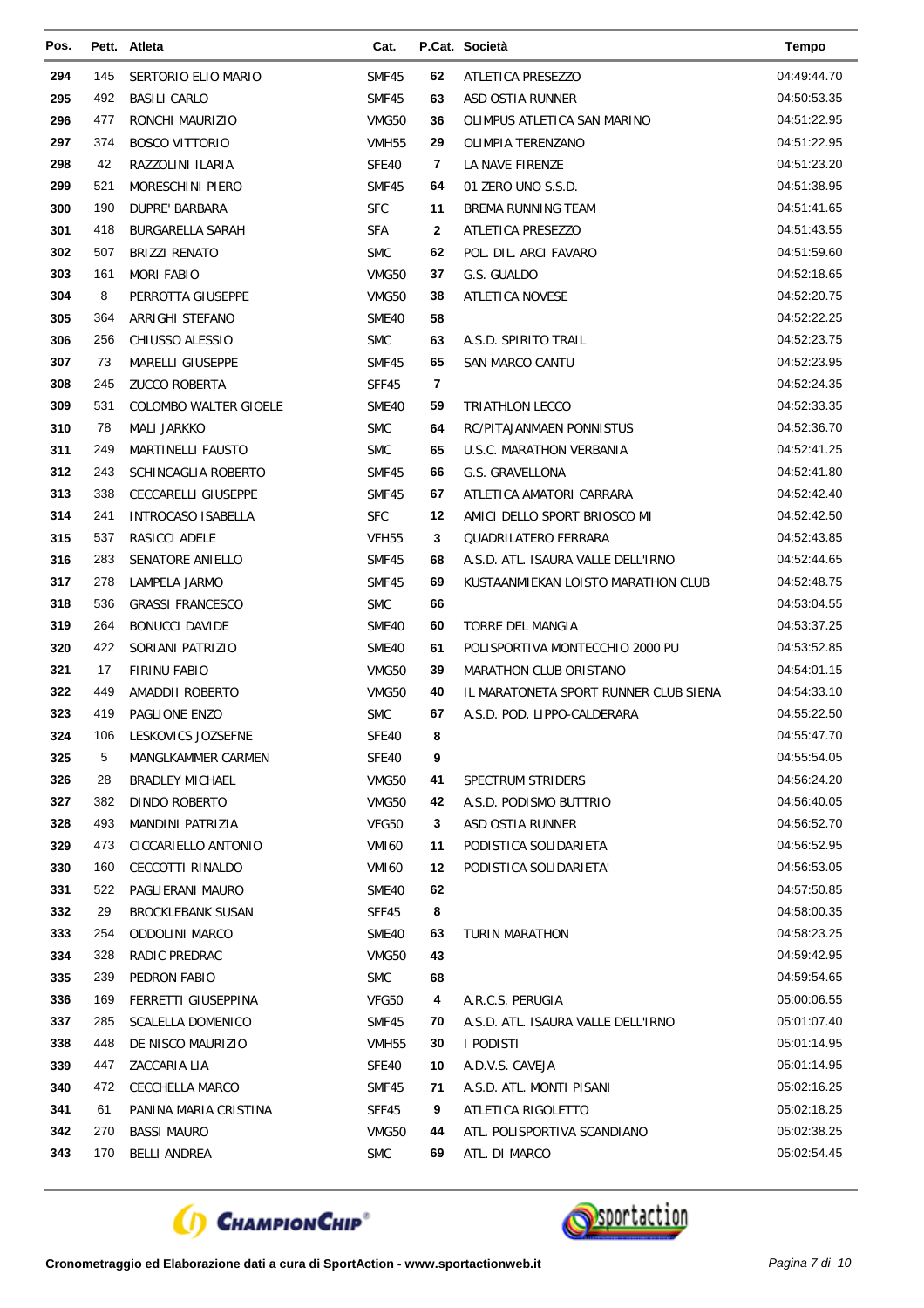| Pos. |              | Pett. Atleta                           | Cat.              |    | P.Cat. Società                    | <b>Tempo</b> |
|------|--------------|----------------------------------------|-------------------|----|-----------------------------------|--------------|
| 344  | 172          | CIMICHELLA STEFANO                     | SME40             | 64 | ASD ATL. DI MARCO SPORT           | 05:03:11.45  |
| 345  | 459          | <b>TANAGLIA FAUSTO</b>                 | SMF45             | 72 | <b>GSDA RONDONE</b>               | 05:03:34.40  |
| 346  | 463          | <b>BERTOLETTI SERGIO</b>               | <b>VMI60</b>      | 13 | AMICI PODISTI                     | 05:03:40.75  |
| 347  | 197          | <b>MARZI LUCA</b>                      | SMF45             | 73 | MARATONETI DEL TIGULLIO           | 05:04:00.75  |
| 348  | 101          | CIOLI KATIA                            | SFE40             | 11 | UISP CHIANCIANO                   | 05:04:06.10  |
| 349  | 168          | LODOVICHI FRANCO                       | <b>VMI60</b>      | 14 | ASD FILIPPIDE CASTIGLION DEL LAGO | 05:04:32.05  |
| 350  | 363          | PORCU' ROBERTO                         | <b>SME40</b>      | 65 | UGNANO U.S.                       | 05:04:47.60  |
| 351  | 12           | ZANOTTO DAVIDE                         | SME40             | 66 | ASSINDUSTRIA SPORT PADOVA         | 05:04:56.25  |
| 352  | 135          | <b>BANUS HANS</b>                      | <b>VMI60</b>      | 15 |                                   | 05:05:26.35  |
| 353  | 211          | <b>GAZZOLO CHIARA</b>                  | <b>SFC</b>        | 13 | MARATONETI DEL TIGULLIO           | 05:05:35.60  |
| 354  | 306          | <b>BONACCHI RODOLFO</b>                | <b>VMI60</b>      | 16 | POD. MISERICORDIA AGLIANESE       | 05:06:23.95  |
| 355  | 118          | NOVELLINI PAOLO                        | <b>SMC</b>        | 70 | POD. MISERICORDIA AGLIANESE       | 05:06:24.45  |
| 356  | 308          | <b>TAZIOLI DIEGO</b>                   | <b>SMA</b>        | 9  | POD. MISERICORDIA AGLIANESE       | 05:06:24.45  |
| 357  | 123          | VASTA ANTONINO                         | <b>SMC</b>        | 71 | POLISPORTIVA NAVE                 | 05:06:27.25  |
| 358  | 104          | NEBL GIOVANNI                          | SMF45             | 74 | ATLETICA VALLI DI NON E DI SOLE   | 05:07:00.65  |
| 359  | 400          | STELLA ROBERTO                         | <b>SMC</b>        | 72 | ANNA BABY                         | 05:07:33.05  |
| 360  | 140          | CHIPI BRUNO                            | VMH55             | 31 | ATLETICA AVIS PERUGIA             | 05:07:34.55  |
| 361  | 46           | BERTOZZI ARMANDO                       | <b>SMC</b>        | 73 | A.S.D. AVIS STIAVA                | 05:07:42.70  |
| 362  | $\mathbf{1}$ | KNOBLICH DIETER                        | VMH <sub>55</sub> | 32 | LLC MARATHON REGENSBURG           | 05:08:04.40  |
| 363  | 119          | MILLERI GILBERTO                       | VMG50             | 45 | FILIPPIDE CHIUSI                  | 05:08:28.75  |
| 364  | 51           | SPARAVIGNA ANTONIO                     | VMG50             | 46 | ASSI BANCA TOSCANA                | 05:09:09.90  |
| 365  | 60           | RUGGERI ROSSANA                        | SFF45             | 10 | G.P. VIRGILIANO                   | 05:09:13.45  |
| 366  | 485          | MARCHI NADIA                           | SFE40             | 12 |                                   | 05:09:18.70  |
| 367  | 57           | MANINI CRESCIMANNO RABITO ROBERT VMG50 |                   | 47 | PODISTICA BIASOLA ASD             | 05:09:31.75  |
| 368  | 30           | <b>FOLLMI SIMONE</b>                   | VFH <sub>55</sub> | 4  |                                   | 05:10:06.15  |
| 369  | 266          | MASENELLO GIOVANNI                     | SMF45             | 75 | ATLETICA VICENTINA                | 05:10:32.45  |
| 370  | 312          | PANICO RAFFAELE                        | SMF45             | 76 | ATL. MONTEROSA                    | 05:10:37.80  |
| 371  | 265          | MASTROMATTEI FRANCO                    | SMF45             | 77 | ATLETICA VIADANA                  | 05:11:03.15  |
| 372  | 376          | SIMSIG VALDI                           | VML65             | 4  |                                   | 05:11:08.85  |
| 373  | 281          | LAMANNA MASSIMO                        | <b>SMF45</b>      | 78 | <b>CERN RUNNING CLUB</b>          | 05:11:12.15  |
| 374  | 471          | SENATORI CARLO                         | VMH <sub>55</sub> | 33 | CRAL DIPENDENTI COMUNALI FIRENZE  | 05:11:45.05  |
| 375  | 329          | TRAJBAR SINISA                         | <b>SMC</b>        | 74 |                                   | 05:12:11.15  |
| 376  | 426          | <b>GIORDANI MONIA</b>                  | <b>SFC</b>        | 14 | ATLETICA AMATORI VELLETRI         | 05:12:12.75  |
| 377  | 530          | SALVI OSCAR                            | SME40             | 67 | LA NAVE US FIRENZE                | 05:12:56.25  |
| 378  | 269          | PRATI CARLO                            | VMG50             | 48 |                                   | 05:13:39.45  |
| 379  | 122          | FRANCESCHELLI BETTY                    | SFF45             | 11 | POLISPORTIVA NAVE                 | 05:13:48.55  |
| 380  | 124          | <b>FILIPPONE MASSIMO</b>               | <b>SMC</b>        | 75 | POLISPORTIVA NAVE                 | 05:13:48.70  |
| 381  | 307          | <b>IZZO IMMACOLATA</b>                 | VFG50             | 5  | POD. MISERICORDIA AGLIANESE       | 05:14:08.70  |
| 382  | 413          | COMPARINI DONATELLA                    | VFG50             | 6  | GRUPPO PODISTICO ROSSINI          | 05:14:25.65  |
| 383  | 502          | LONIGRO ENRICO                         | SMF45             | 79 | ATLETICA AMATORI VELLETRI         | 05:14:27.80  |
| 384  | 15           | PERRA GIORGIO                          | SME40             | 68 | MARATHON CLUB ORISTANO            | 05:17:21.10  |
| 385  | 248          | RONCARI BARBARA                        | <b>SFC</b>        | 15 | SPORT & SPORTIVI                  | 05:17:21.20  |
| 386  | 313          | <b>FUNGHI ENZO</b>                     | VML65             | 5  | ATLETICA PERIGNANO                | 05:17:21.30  |
| 387  | 451          | <b>FERRI MARIO</b>                     | <b>VMI60</b>      | 17 | PODISTICA CASALGUIDI              | 05:19:26.75  |
| 388  | 301          | <b>BELLINI FABIO</b>                   | <b>SMC</b>        | 76 |                                   | 05:19:41.15  |
| 389  | 496          | CRESCI DARIO                           | VMG50             | 49 | TORRE DEL MANGIA                  | 05:20:14.30  |
| 390  | 483          | ANGELI FLAVIO                          | SME40             | 69 | SKI CLUB RUFFRE' MENDOLA          | 05:21:27.15  |
| 391  | 415          | CONTUSSI CLAUDIO                       | SMF45             | 80 | GRUPPO PODISTICO ROSSINI          | 05:22:24.00  |
| 392  | 414          | <b>MATARESI FEDERICO</b>               | <b>SMC</b>        | 77 | <b>GRUPPO PODISTICO ROSINI</b>    | 05:22:24.00  |
| 393  | 388          | VAGHETTI PIERLUIGI                     | <b>SMC</b>        | 78 | SUBBIANO MARATHON                 | 05:22:51.90  |
|      |              |                                        |                   |    |                                   |              |



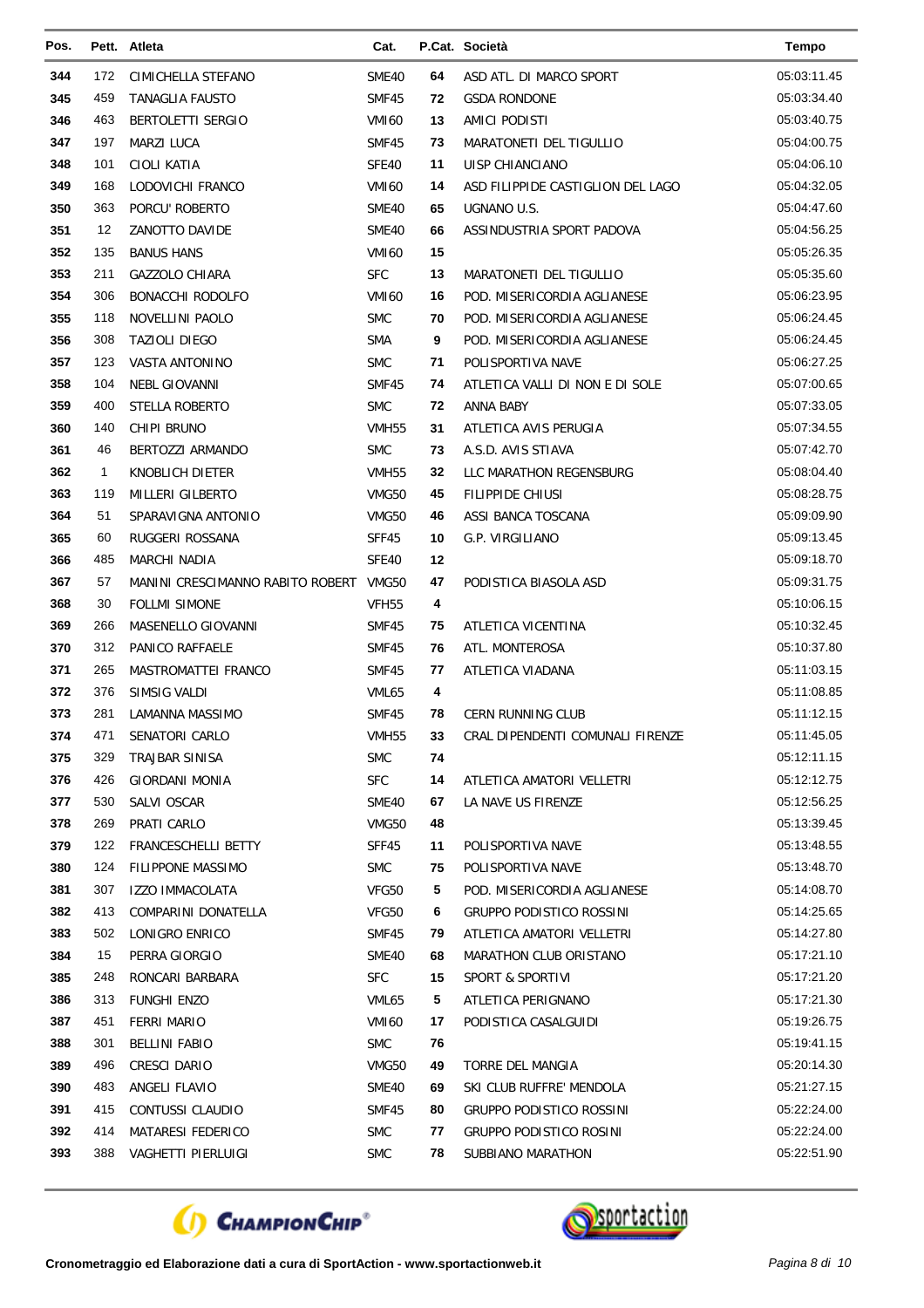| Pos.       |            | Pett. Atleta                             | Cat.                |          | P.Cat. Società                              | <b>Tempo</b>               |
|------------|------------|------------------------------------------|---------------------|----------|---------------------------------------------|----------------------------|
| 394        | 6          | TURATI DARIO                             | SME40               | 70       |                                             | 05:22:52.20                |
| 395        | 39         | DU BIEN SEN                              | VMG50               | 50       |                                             | 05:23:02.00                |
| 396        | 21         | <b>BERTANI GIORGIO</b>                   | <b>VMH55</b>        | 34       |                                             | 05:23:02.15                |
| 397        | 293        | <b>GIORGIO STEFANO</b>                   | <b>VMI60</b>        | 18       | A.S.D. BARLETTA SPORTIVA                    | 05:23:07.20                |
| 398        | 346        | MAGLIANI GIANPIETRO                      | VMG50               | 51       | ATLETICA SCANDIANO                          | 05:23:40.65                |
| 399        | 9          | ZANELLATO PATRIZIA                       | SFF45               | 12       | ATLETICA NOVESE                             | 05:25:02.65                |
| 400        | 167        | <b>CECCARELLI SERGIO</b>                 | VMG50               | 52       | A.R.C.S. PERUGIA                            | 05:25:11.60                |
| 401        | 142        | PENELLO SIRO                             | VML65               | 6        | ATL. FOREDILMACCHINE PADOVA                 | 05:25:15.65                |
| 402        | 258        | ORLANDO ROBERTO                          | SMF45               | 81       | PODISTICA ROSSINI                           | 05:25:21.35                |
| 403        | 257        | SANGUINETI BERNARDA                      | <b>SFC</b>          | 16       | LA GALLA PONTEDERA ATLETICA                 | 05:25:26.20                |
| 404        | 375        | ROTARIS GIANLUCA                         | SMF45               | 82       |                                             | 05:26:23.15                |
| 405        | 134        | NOCENTINI ELIODORO                       | VMH55               | 35       | G.S. GUALDO                                 | 05:27:00.05                |
| 406        | 372        | AIAZZI SABINA                            | <b>SFA</b>          | 3        | <b>CAI PRATO</b>                            | 05:28:06.65                |
| 407        | 371        | AIAZZI FERRUCCIO                         | <b>VMH55</b>        | 36       | <b>CAI PRATO</b>                            | 05:28:07.10                |
| 408        | 504        | CALANDRA VINCENZO                        | VMG50               | 53       | G.S. POL. STATO                             | 05:28:21.70                |
| 409        | 151        | SACCA' VINCENZO                          | SMF45               | 83       | POLISPORTIVA NAVE                           | 05:28:29.30                |
| 410        | 457        | MAZZANTI LUCA                            | <b>SMC</b>          | 79       | SPIRITO TRAIL A.S.D.                        | 05:29:02.50                |
| 411        | 210        | PARODI MICHELE                           | SMF45               | 84       | MARATONETI DEL TIGULLIO                     | 05:29:24.75                |
| 412        | 203        | ROSSI SILVIA                             | SFF45               | 13       | MARATONETI DEL TIGULLIO                     | 05:29:24.95                |
| 413        | 208        | ROGGERO GIAMPAOLO                        | SMF45               | 85       | MARATONETI DEL TIGULLIO                     | 05:29:25.30                |
| 414        | 204        | ROSSI STEFANO                            | SME40               | 71       | MARATONETI DEL TIGULLIO                     | 05:29:25.35                |
| 415        | 498        | CELI RICCARDO                            | <b>SMC</b>          | 80       | MARATONETI DEL TIGULLIO                     | 05:29:25.60                |
| 416        | 193        | CANEPA GIULIANO                          | VMH55               | 37       | MARATONETI DEL TIGULLIO                     | 05:29:25.70                |
| 417        | 205        | LUCCHETTI PIETRO                         | <b>SMC</b>          | 81       | MARATONETI DEL TIGULLIO                     | 05:29:26.05                |
| 418        | 209        | SCHIAFFINO ROBERTA                       | SFE40               | 13       | MARATONETI DEL TIGULLIO                     | 05:29:26.20                |
| 419        | 199        | CHIAVERO STEFANO                         | SMF45               | 86       | MARATONETI DEL TIGULLIO                     | 05:29:26.20                |
| 420        | 195        | <b>GUARDINCERRI CARLO</b>                | <b>VMI60</b>        | 19       | MARATONETI DEL TIGULLIO                     | 05:29:26.65                |
| 421        | 206        | <b>FECI STEFANO</b>                      | SME40               | 72       | MARATONETI DEL TIGULLIO                     | 05:29:26.80                |
| 422        | 192        | <b>BOERO ALESSANDRO</b>                  | SMF45               | 87       | MARATONETI DEL TIGULLIO                     | 05:29:26.90                |
| 423        | 201        | ALLUZZI GIORGIO                          | VMG50               | 54       | MARATONETI DEL TIGULLIO                     | 05:29:27.10                |
| 424        | 499        | ALFONSO DANIELE                          | SME40               | 73       | ATLETICA SALUZZO                            | 05:29:27.25                |
| 425        | 147        | CAVAGNA GIAN PIETRO                      | SMF45               | 88       | ATLETICA PRESEZZO                           | 05:29:43.85                |
| 426        | 377        | SAMEZ ITALO                              | VMI60               | 20       |                                             | 05:30:12.55                |
| 427        | 368        | <b>BRAIDOTTI GIANNI</b>                  | VML65               | 7        | A.S.D. PODISMO BUTTRIO                      | 05:33:08.05                |
| 428        | 318        | NERBI ANNA                               | VFH <sub>55</sub>   | 5        | AMAT. ATL. CARRARA                          | 05:33:52.75                |
| 429        | 40         | HUYNH THI LANG                           | VFG50               | 7        |                                             | 05:33:57.10                |
| 430<br>431 | 26         | PANICALI ALFREDO                         | VMH55               | 38       | ATLETICA VIADANA<br><b>TORRE DEL MANGIA</b> | 05:34:03.80<br>05:34:29.65 |
|            | 366<br>138 | CHIARELLI EMANUELA<br>BRAGAGNI DONATELLA | <b>SFC</b>          | 17       |                                             |                            |
| 432<br>433 | 35         |                                          | SFF45               | 14<br>39 | CAI PRATO<br>ASD AVIS STIAVA                | 05:34:29.95<br>05:35:37.80 |
| 434        | 294        | BONUCCELLI SILVANO<br>LOPS TERESA        | VMH55<br><b>SFC</b> | 18       | A.S.D. BARLETTA SPORTIVA                    | 05:35:38.25                |
| 435        | 411        | CORRADINI LIANA                          | SFF45               | 15       | <b>GRUPPO PODISTICO ROSSINI</b>             | 05:35:38.30                |
| 436        | 416        | PELLEGRINI GIOVANNI                      | VMH55               | 40       | GRUPPO PODISTICO ROSSINI                    | 05:35:38.55                |
| 437        | 410        | ARRIGONI ANGELO                          | VMG50               | 55       | GRUPPO PODISTICO ROSSINI                    | 05:35:38.90                |
| 438        | 150        | CASTELLANO LUIGI                         | SME40               | 74       |                                             | 05:36:03.90                |
| 439        | 274        | RICCIO GUIDO                             | VML65               | 8        | PODISTICA BIASOLA                           | 05:36:46.05                |
| 440        | 412        | GIUNTOLI PAOLO                           | VMH55               | 41       | GRUPPO PODISTICO ROSSINI                    | 05:37:17.70                |
| 441        | 420        | BEVILACQUA ANDREA                        | SME40               | 75       | A.S.D. POD. LIPPO-CALDERARA                 | 05:37:30.70                |
| 442        | 3          | FINKERNAGEL HOLGER                       | VML65               | 9        | LLC MARATHON REGENSBURG                     | 05:38:27.95                |
| 443        | 149        | BRENA PIERINO                            | VMH55               | 42       | ATLETICA PRESEZZO                           | 05:39:49.00                |
|            |            |                                          |                     |          |                                             |                            |